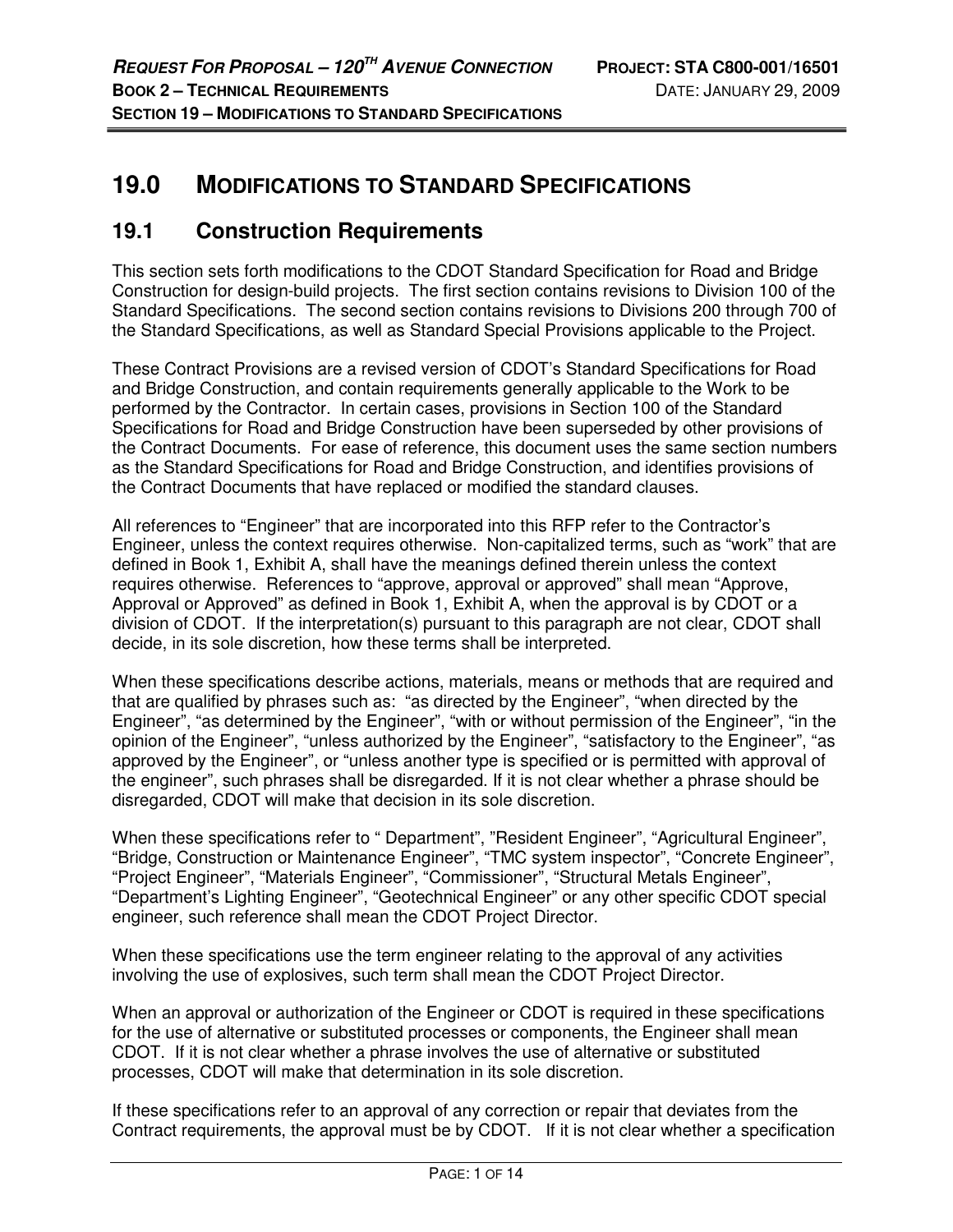involves a correction or repair that deviates from the Contract requirements, CDOT will make that determination in its sole discretion.

When these specifications provide that reports, records or other documents shall be submitted to CDOT or to the engineer, such reports shall be made available to CDOT and do not have to be submitted unless either they are otherwise listed in the deliverables in the Contract Documents, or are required shop drawings, warranties, parts lists, instruction sheets or manufacturer's drawings or specifications. Such documents shall be submitted to CDOT as required by the specifications.

When these specifications require actions, materials, means or methods that are "either as indicated in the Plans or as designated by the Engineer," the Contractor shall disregard the phrase "or as designated by the Engineer."

When these specifications refer to the "Engineer" ordering work beyond the scope of work in the Contract, "Engineer" shall mean CDOT. Whenever in these specifications the Engineer may order work that results in additional costs to CDOT, the "Engineer" shall mean CDOT.

Any acceptances on behalf of CDOT or the State shall be performed by CDOT.

Any references to other standards, codes, or criteria, or to the latest version of other standards, codes, or criteria in Book 2 of the Contract Documents shall mean the latest version at the Proposal Due Date.

### **19.1.1 Modifications to Section 100 of the Standard Specifications for Road and Bridge Construction**

### **101 - Definitions**

Definitions of terms used herein are set forth in Exhibit A to Book 1 of the Contract Documents.

### **102 – Bidding Requirements and Conditions**

#### **102.01 - Prequalification of Bidders**

Prequalification of Proposers was determined during the evaluation of the Statements of Qualifications.

### **102.02 - Contents of Proposal Forms**

Provisions regarding the contents of Proposal Forms are set forth in the Instructions to Proposers.

### **102.03 - Interpretation of Quantities in Proposal Form**

Not applicable.

#### **102.04 - Interpretation of Plans and Specifications**

Provisions regarding the interpretation of plans and specifications are set forth in the Instructions to Proposers.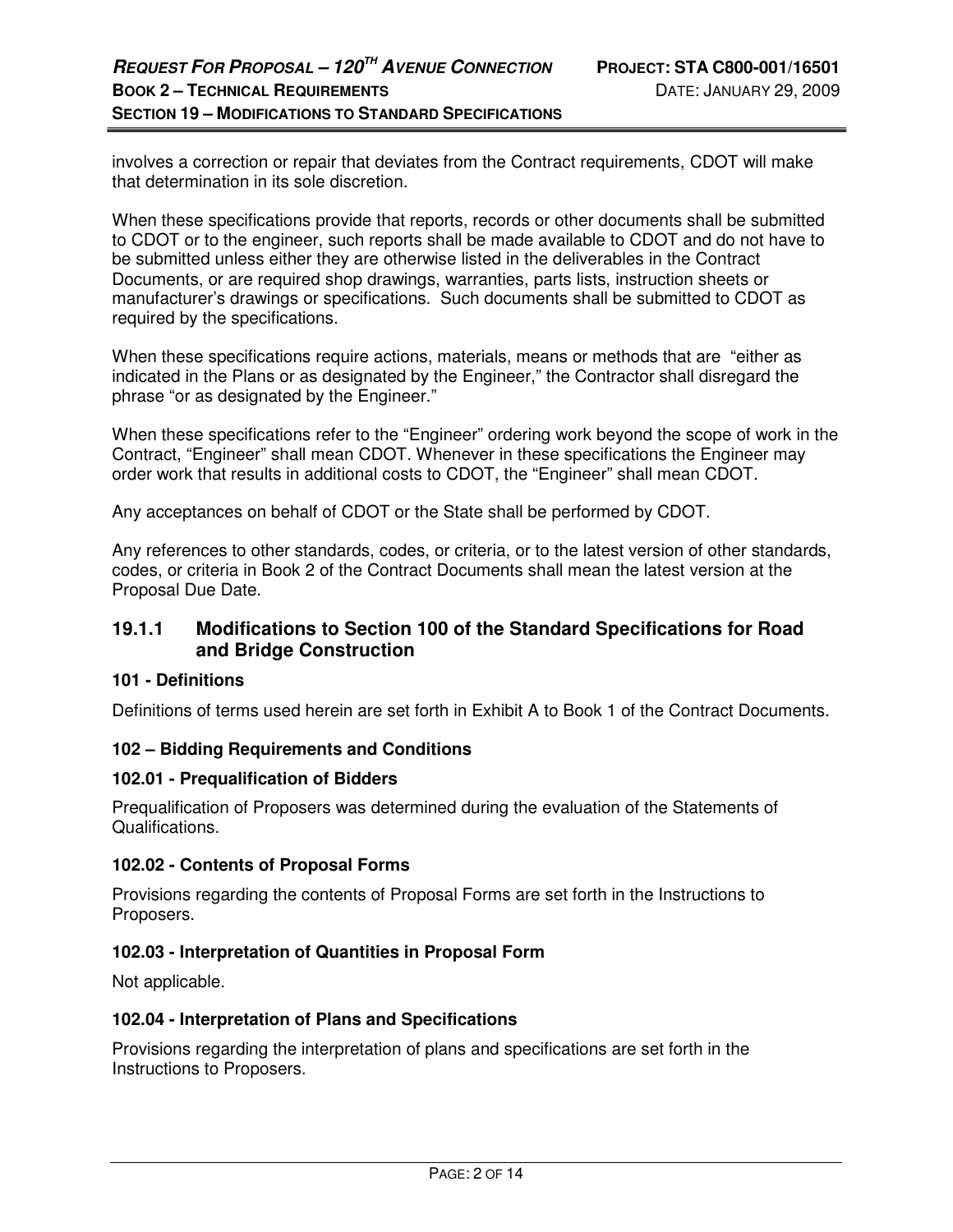### **102.05 - Examination of Plans, Specifications, Special Provisions, and Site or Work**

Provisions regarding examination of plans, specifications, special provisions and site of work are set forth in the Instructions to Proposers and in Sections 1 and 2, Book 1 of the Contract Documents.

#### **102.06 - Preparation of Proposal**

Provisions regarding preparation of the Proposal are set forth in the Instructions to Proposers.

### **102.07 - Irregular Proposals**

Provisions regarding irregular Proposals are set forth in the Instructions to Proposers.

### **102.08 - Combination or Conditional Proposals**

Not applicable.

### **102.09 - Anti-Collusion Affidavit**

Provisions regarding Anti-Collusion Affidavit are set forth in the Instructions to Proposers.

### **102.10 - Material Guaranty**

Provisions regarding material guaranty are set forth in Section 21, Book 1 and the Quality Section of Book 2 of the Contract Documents.

#### **103 – Award, and Execution of Contract**

Provisions regarding award and execution of the Contract are set forth in the Instructions to Proposers and in Sections 8 and 11, Book 1 of the Contract Documents.

#### **104 - Scope of Work**

#### **104.01 - Intent of Contract**

Provisions regarding the intent of contract are set forth in Book 1 of the Contract Documents.

### **104.02 -Differing Site Conditions, Suspensions or Work, and Significant Changes in the Character of Work**

Provisions regarding differing site conditions and changes in the character of work are set forth

in Sections 5, 12 and 13, Book 1 of the Contract Documents. Provisions regarding limitations to contract price increases are set forth in Section13.5, Book 1 of the Contract Documents. Provisions regarding Suspensions of Work are set forth in Section 14, Book 1 of the Contract Documents.

### **104.03 - Extra Work**

Provisions regarding changes are set forth in Section 13, Book 1 of the Contract Documents.

### **104.04 - Maintaining Traffic**

The provisions regarding maintenance of traffic are set forth in the Maintenance of Traffic and Maintenance During Construction Sections, Book 2 of the Contract Documents.Provisions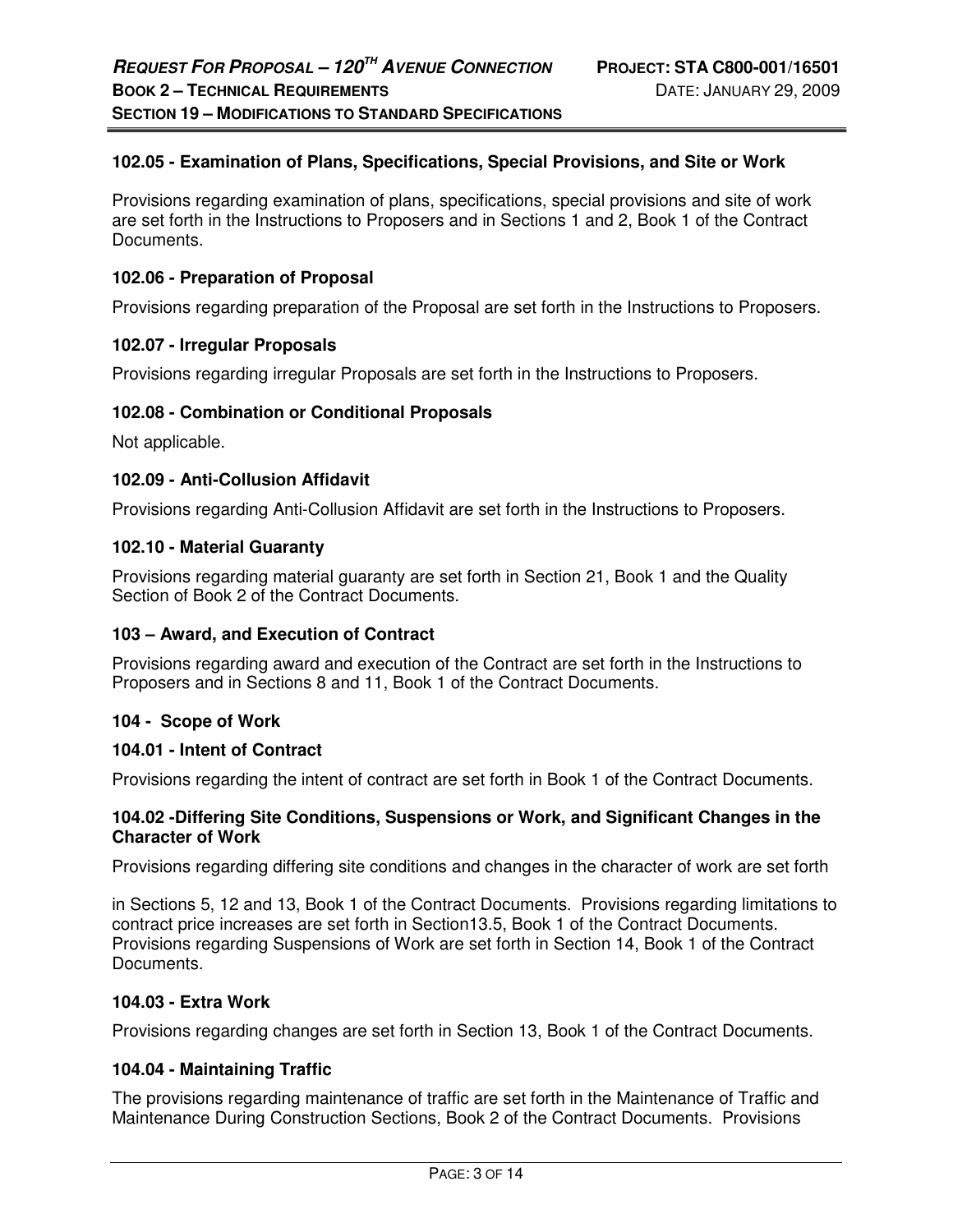regarding maintenance responsibilities of Contractor during Suspensions of Work are set forth in Section 14, Book 1 of the Contract Documents.

### **104.05 - Rights In and Use of Materials Found on the Work**

The provisions regarding rights in and use of materials found on the Work are replaced with the following:

The Contractor shall not excavate or remove any material from within the roadway, which is not within the grading limits, as indicated by the slope and grade lines, without written authorization from CDOT.

Unless otherwise provided, the material from structures designated for removal shall be the Contractor's property and may be used temporarily by the Contractor in the erection of the new structure.

### **104.06 - Final Cleaning Up**

Provisions regarding final cleaning up before final acceptance are fully incorporated herein.

### **104.07 - Value Engineering Change Proposals by the Contractor**

Provisions regarding value engineering change proposals by the Contractor are set forth in Section 12, Book 1 of the Contract Documents.

#### **105 - Control of Work**

### **105.01 - Authority of the Engineer**

The provisions regarding Control of Work are set forth in Section 5, Book 1 of the Contract Documents. CDOT has the authority by written order to suspend the Work wholly or in part for the reasons delineated in Section 14, Book 1 of the Contract Documents.

### **105.02 - Plans, Shop Drawings, Working Drawings, other Submittals and Construction Drawings**

Provisions regarding plans, shop drawings, working drawings and construction documents are set forth in the quality Section, Book 2.

#### **105.03 - Conformity to the Contract**

The provisions regarding conformity to the Contract are revised as follows:

- 1. No incentive payments will be made under this Contract
- 2. When the Engineer or CDOT finds that the materials furnished, the Work performed, or the finished product does not conform with the Contract Documents, but CDOT determines, in its sole discretion, that reasonably acceptable Work has been produced, CDOT will determine the extent the Work will be Accepted and remain in place. If accepted, the Contractor will (1) document the basis for Acceptance based on CDOT's determination by Change Order which will provide for an appropriate reduction in the Contract price for such Work or materials not otherwise provided for in this subsection or (2) CDOT will notify the Contractor in writing that the agreed-upon unit price will be reduced in accordance with this subsection when P is 25 or less, or (3) CDOT may notify the Contractor in writing if there should be no reduction in the Contract Price; or in lieu of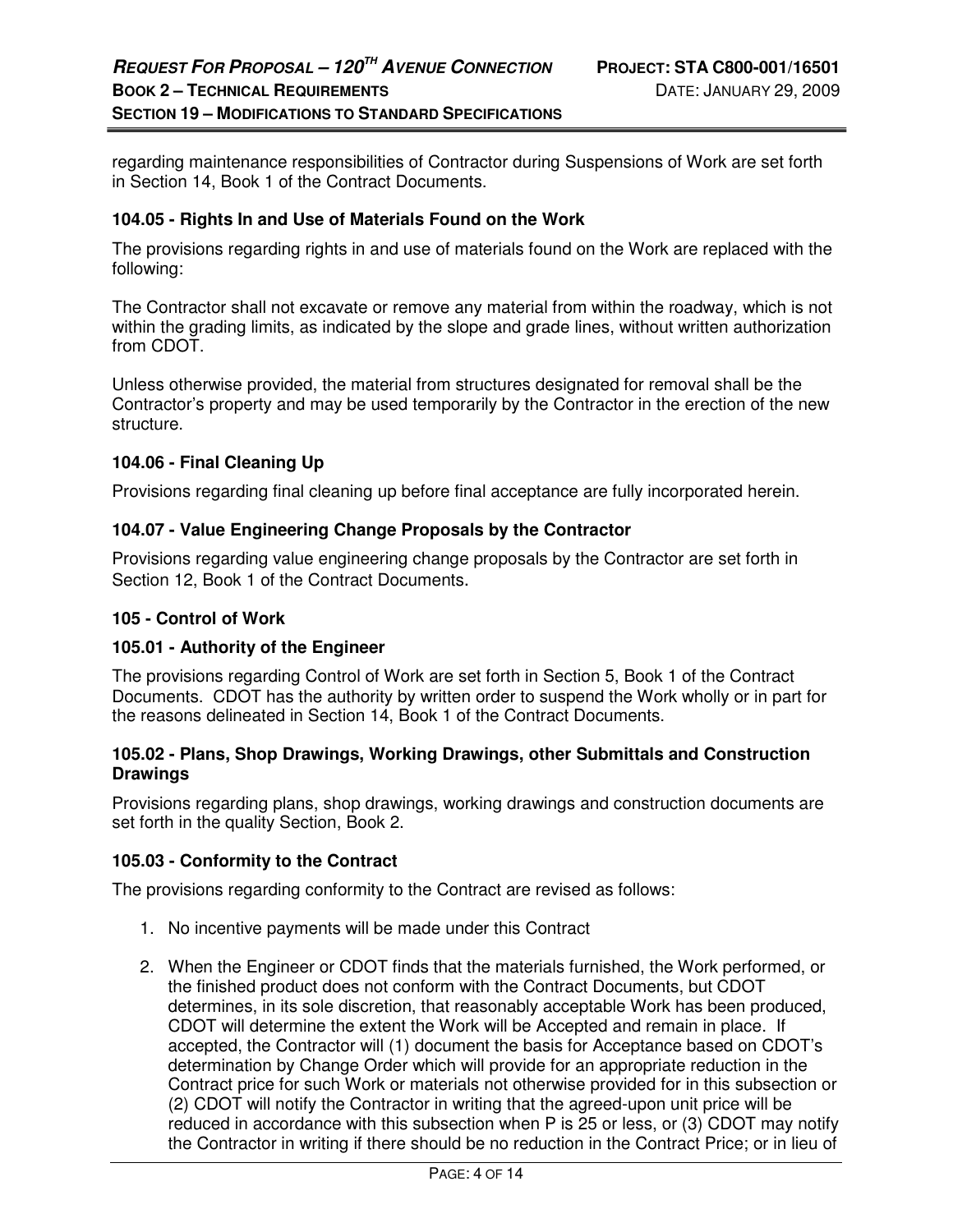a price reduction, CDOT may permit correction or replacement of the finished product, provided the correction or replacement does not adversely affect the Work.

- 3. For purposes of Nonconforming Work, the Contractor shall propose a unit price for determining the reduction in the Contract price, with supporting documentation. The unit price is subject to Approval of CDOT. The reduction in Contract price shall take place as provided in this section 105.03, based upon the Approved unit price. The Change Order shall be prepared in accordance with this Section 105.03.
- 4. When the Engineer or CDOT finds the materials furnished, Work performed, or the finished product are not in conformity with the Contract Documents, and CDOT determines, in his sole discretion, that it has resulted in an inferior or unsatisfactory product, the Work or materials shall be removed and replaced or otherwise corrected by and at the expense of the Contractor.
- 5. Materials will be sampled and tested by the Contractor in accordance with the sampling and testing schedules and procedures contained in the Contract Documents. The quantity represented by five consecutive random samples will constitute a lot whenever production schedules and material continuity permit. The Engineer may establish a lot consisting of the quantity represented by any number of consecutive random samples from one to seven inclusive when it is necessary to represent short production runs, significant material changes, or other unusual characteristics of the work. Tests that are determined to have sampling or testing errors will not be used.
- 6. Materials or Work will be evaluated for price reduction only when deviations from the requirements of the Contract Documents occur on any of the several individual tests for the lot. The several individual test values will be averaged and the percent of price reduction for the lot will be determined by applicable formula and table as shown in 105.03.

Price reduction for those elements, which are not included in the Table of Price Reduction Factors as shown in 105.03 will be proposed by the Contractor and Approved by CDOT.

The Contractor will not have the option of accepting a price reduction in lieu of producing material that complies with the Contract Documents. Continued production of nonconforming material will not be permitted. Material, which is obviously defective, may be isolated and rejected by CDOT without regard to sampling sequence or location within a lot.

### **105.05 Conformity to the Contract of Hot Mix Asphalt**

The provisions regarding conformity to the Contract of Hot Mix Asphalt is revised as follows:

No incentive payments will be made under this Contract

### **105.06 Conformity to the Contract of Portland Cement Concrete Pavement**

The provisions regarding conformity to the Contract of Portland Cement Concrete Pavement is revised as follows:

No incentive payments will be made under this Contract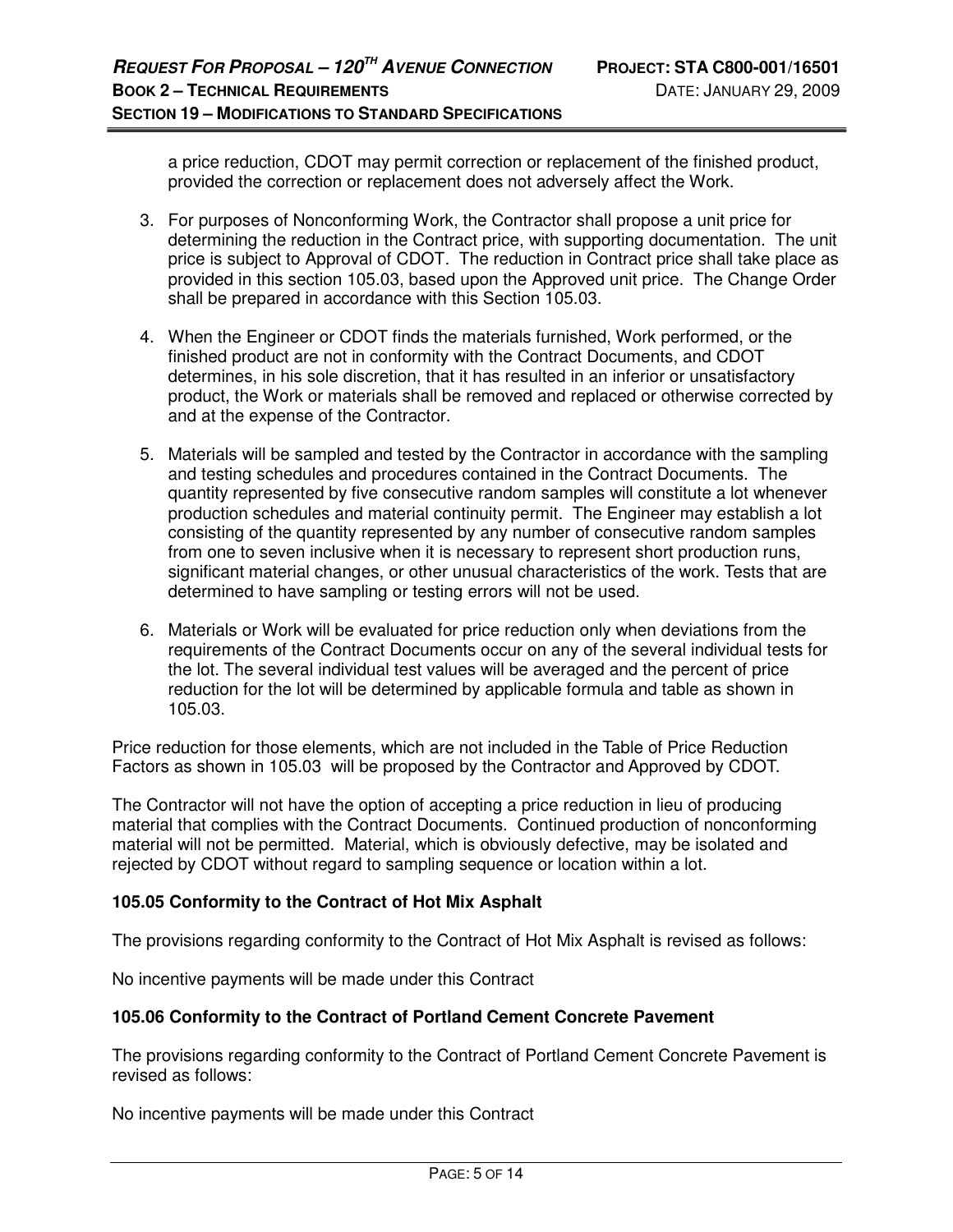### **105.07 Conformity to Roadway Smoothness Criteria**

The provisions regarding conformity to Roadway Smoothness Criteria is revised as follows:

No incentive payments will be made under this Contract

If not specified otherwise on the plans, the roadway surface shall be subject to mm/km (inches per mile) requirements for Category III.

### **105.08 - Coordination of Plans, Specifications, Supplemental Specifications, and Special Provisions**

Section 1.3, Book 1 of the Contract Documents sets forth the order of priority of the various Contract Documents.

### **105.09 - Cooperation by Contractor**

Provisions regarding cooperation by the Contractor are set forth in Section 2.2, Book 1 of the Contract Documents.

#### **105.10 - Cooperation with Utilities**

Provisions regarding cooperation with utilities are fully incorporated herein, except that the reference to Extra Work is not applicable and the provisions for delays are set forth in Sections 6.2, Book 1 and the Utility Section, Book 2 of the Contract Documents.

#### **105.11 - Cooperation Between Contractors**

Provisions regarding cooperation between Contractors are fully incorporated herein, and additional requirements are set forth in the Maintenance of Traffic Section, Book 2 of the Contract Documents.

#### **105.12 - Construction Stakes, Lines, and Grades**

Provisions regarding construction stakes, lines and grades are set forth in the Geotechnical, Pavements and Foundations Section, Book 2 of the Contract Documents.

#### **105.13 - Authority and Duties of the Project Engineer**

Not applicable.

#### **105.14 - Duties of the Inspector**

Provisions regarding inspection of the Work are set forth in Sections 5 and 22, Book 1 and the Quality Section, Book 2 of the Contract Documents.

#### **105.15 - Inspection and Testing or Work**

Provisions regarding inspection and testing of the Work are set forth in Sections 5 and 22, Book 1 and the Quality Section, Book 2 of the Contract Documents.

### **105.16 - Removal of Unacceptable Work and Unauthorized Work**

Section 5.7, Book 1 of the Contract Documents provides for removal of nonconforming Work.

#### **105.17 - Load Restrictions**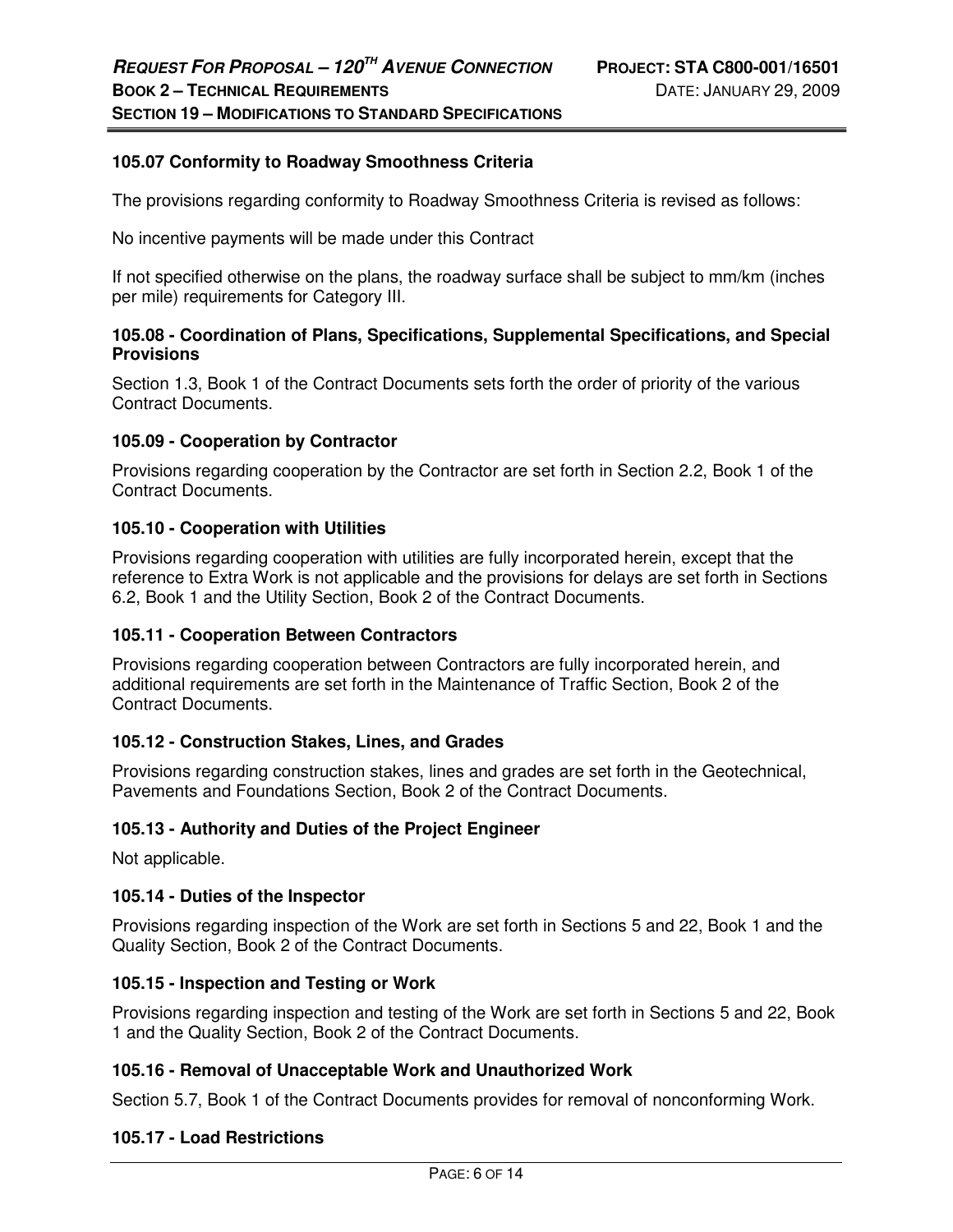The provisions regarding load restrictions are incorporated herein except that the fourth and fifth paragraphs are replaced with the following:

If a scale ticket from an overweight vehicle is inadvertently accepted and the material incorporated into the Project, CDOT will adjust the price for the overweight load as follows:

1. The Contract price will be reduced by an amount based upon the pay item quantity represented by the amount of material in excess of the legal weight according to a unit price to be proposed by the Contractor, with supporting documentation, and Approved by CDOT.

### **105.18 - Maintenance During Construction**

Provisions for maintenance during construction are set forth in Section 10, Book 1 and the Maintenance During Construction Section, Book 2 of the Contract Documents.

### **105.19 - Failure to Maintain Roadway or Structure**

Provisions for failure to maintain the roadway or structure are set forth in the Maintenance During Construction Section, Book 2 of the Contract Documents.

### **105.20 - Acceptance**

Provisions regarding Segment Completion and Final Acceptance are set forth in Section 20, Book 1 of the Contract Documents.

#### **105.21 – Disputes and Claims for Contract Adjustments**

Provisions regarding claims for contract adjustments are set forth in Section 13 and provisions regarding Dispute Resolution are set forth in Section 19, Book 1 of the Contract Documents.

#### **106 - Control of Material**

#### **106.01 - Source of Supply and Quality Requirements**

Provisions regarding source of supply and quality requirements are set forth in the Quality Section, Book 2 of the Contract Documents.

#### **106.02 - Material Sources**

Provisions regarding material sources are set forth in the Quality Section, Book 2 of the Contract Documents. The provisions regarding hazardous materials are set forth in the Maintenance Section, Book 2 of the Contract Documents.

#### **106.03 - Samples, Tests, and Cited Specifications**

Provisions regarding quality control and quality assurance are set forth in the Quality Section, Book 2 of the Contract Documents.

Unless otherwise designated, when AASHTO, ASTM, or other specifications, standards, or policies are cited, the reference shall be to the latest edition as revised or updated by approved supplements or interim editions published and issued as of the Proposal Due Date unless otherwise indicated.

### **106.07 - Material Inspection at Plant**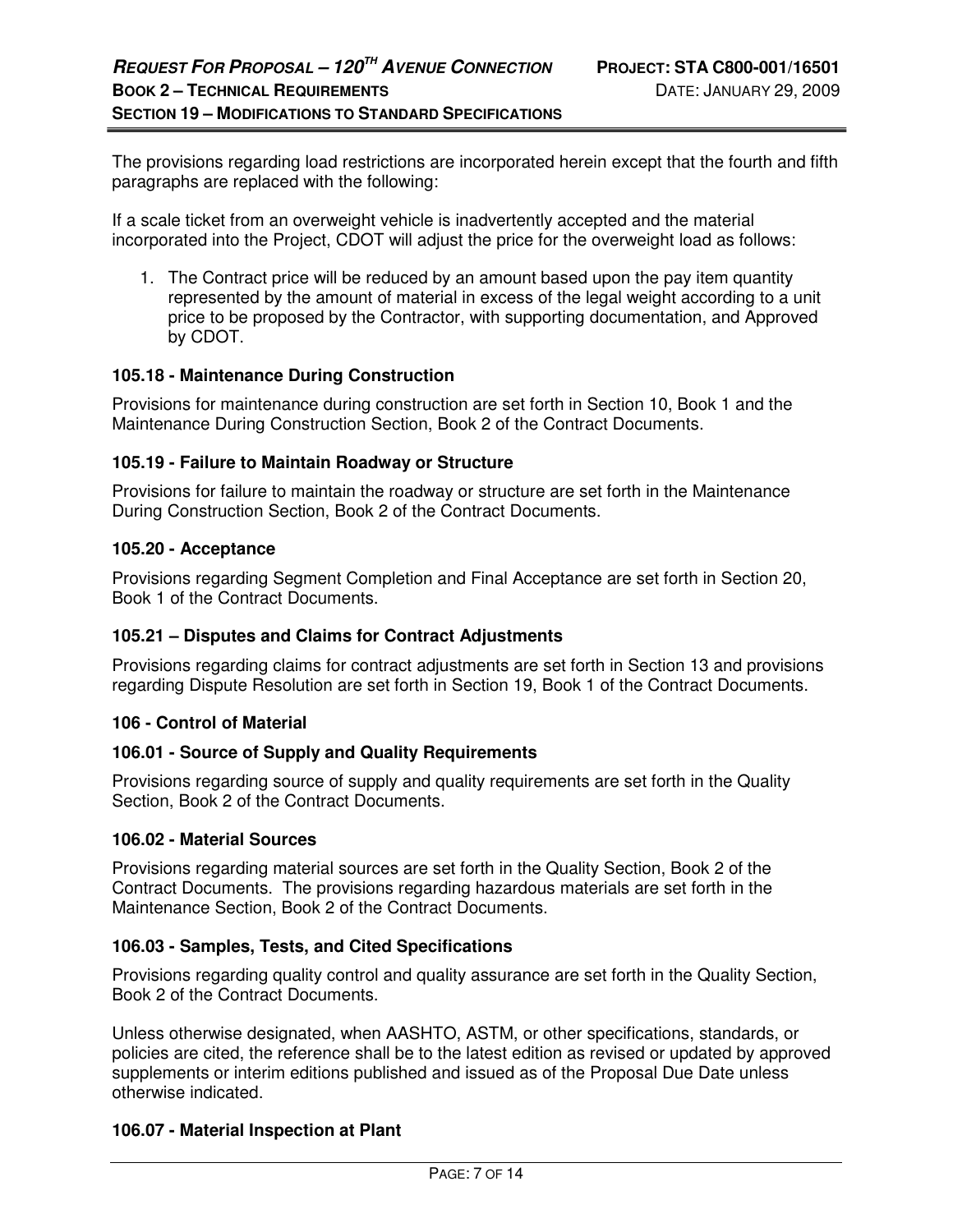Provisions regarding material inspection at the plant are set forth in the Quality Section, Book 2 of the Contract Documents.

#### **106.08 - Storage of Materials**

Provisions regarding storage of materials are set forth in the Quality Section, Book 2 of the Contract Documents.

#### **106.09 - Handling Materials**

Provisions regarding the handling of materials are set forth in the Quality Section, Book 2 of the Contract Documents.

### **106.10 – Department Furnished Materials**

Provisions regarding CDOT furnished materials are fully incorporated herein.

### **106.11 - Buy America Requirements**

Provisions regarding Buy America Requirements are fully incorporated herein.

### **106.12 - Certificates of Compliance**

Provisions regarding certificates of compliance are fully incorporated herein.

### **106.13 - Certified Test Report**

Provisions regarding certified test reports are fully incorporated herein.

### **107 - Legal Relations and Responsibility to Public**

#### **107.01 - Laws to be Observed**

Provisions regarding laws to be observed are fully incorporated herein.

#### **107.02 - Permits, Licenses, and Taxes**

Provisions regarding permits, licenses and taxes are set forth in Section 2.2, Book 1 of the Contract Documents.

Publicly owned vehicles and Contractor's vehicles operating within the confines of the Project are exempted from the payment of ton-mile taxes under C.R.S. Section 42-3-127. The confines of the Project as exempted under C.R.S. Section 42-3-127 are defined as including all sources of earthen or mineral aggregates and water for use on the Project, and the connecting roads or areas between the Project and such sources.

#### **107.03 - Patented Devices, Materials, and Processes**

Provisions regarding patented devices, materials, and processes are fully incorporated herein.

#### **107.04 - Restoration of Surfaces Opened by Permit**

Provisions regarding restoration of surfaces opened by a permit to construct or reconstruct a utility service are set forth in Section 6.2, Book 1 and the Utility Section, Book 2 of the Contract Documents.

#### **107.05 - Federal Aid Provisions**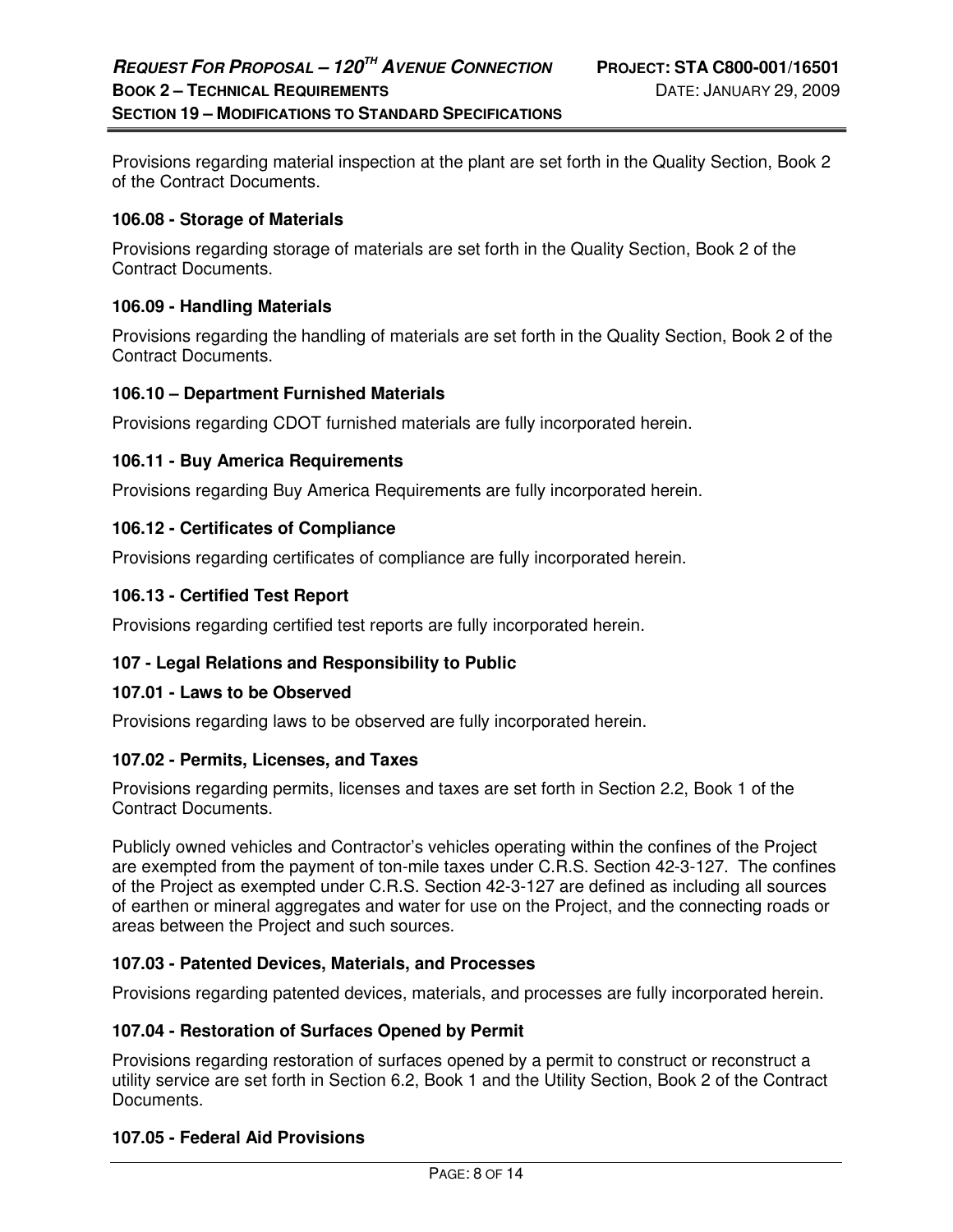Provisions regarding federal aid contracts are fully incorporated herein.

### **107.06 - Sanitary, Health, and Safety Provisions**

Provisions regarding sanitary, health and safety requirements are fully incorporated herein.

### **107.07 - Public Convenience and Safety**

Construction shall be conducted so obstructions to traffic are minimized. The safety and convenience of the public and the protection of persons and property shall be provided as specified in the Maintenance of Traffic Section, Book 2 of the Contract Documents.

### **107.08 - Railroad-Highway Provisions**

The railroad-highway provisions are incorporated herein with the following revision:

If the Contract requires materials to be hauled across railroad tracks, the Contractor will make arrangements with the Railroad for any new crossings required or for the use of any existing crossings.

### **107.09 - Construction Over and Adjacent to Navigable Waters**

The provisions regarding construction over and adjacent to navigable waters are fully incorporated herein.

#### **107.10 - Barricades and Signs**

The provisions regarding barricades and signs are fully incorporated herein.

#### **107.11 - Use of Explosives**

The provisions regarding the use of explosives are fully incorporated herein.

#### **107.12 - Protection and Restoration of Property and Landscape**

Provisions regarding protection and restoration of property and landscape are set forth in Sections 2.1, 18, and 20, Book 1, and Landscape and Maintenance Sections, Book 2, of the Contract Documents.

#### **107.13 - Forest Protection**

The provisions regarding forest protection are fully incorporated herein.

#### **107.14 - Interruption of Irrigation Water Flow**

The provisions regarding interruption of irrigation water flow are incorporated herein.

#### **107.15 - Responsibility for Damage Claims**

Provisions regarding responsibility for damage claims are set forth in Sections 2, 5.7, 6,10, 14,16,17 and 18 Book 1 of the Contract Documents.

### **107.16 - Opening Sections of Project to Traffic**

The Provisions regarding opening sections of project to traffic are deleted except as follows:

1. Opening certain sections of the work for traffic use shall not constitute acceptance of the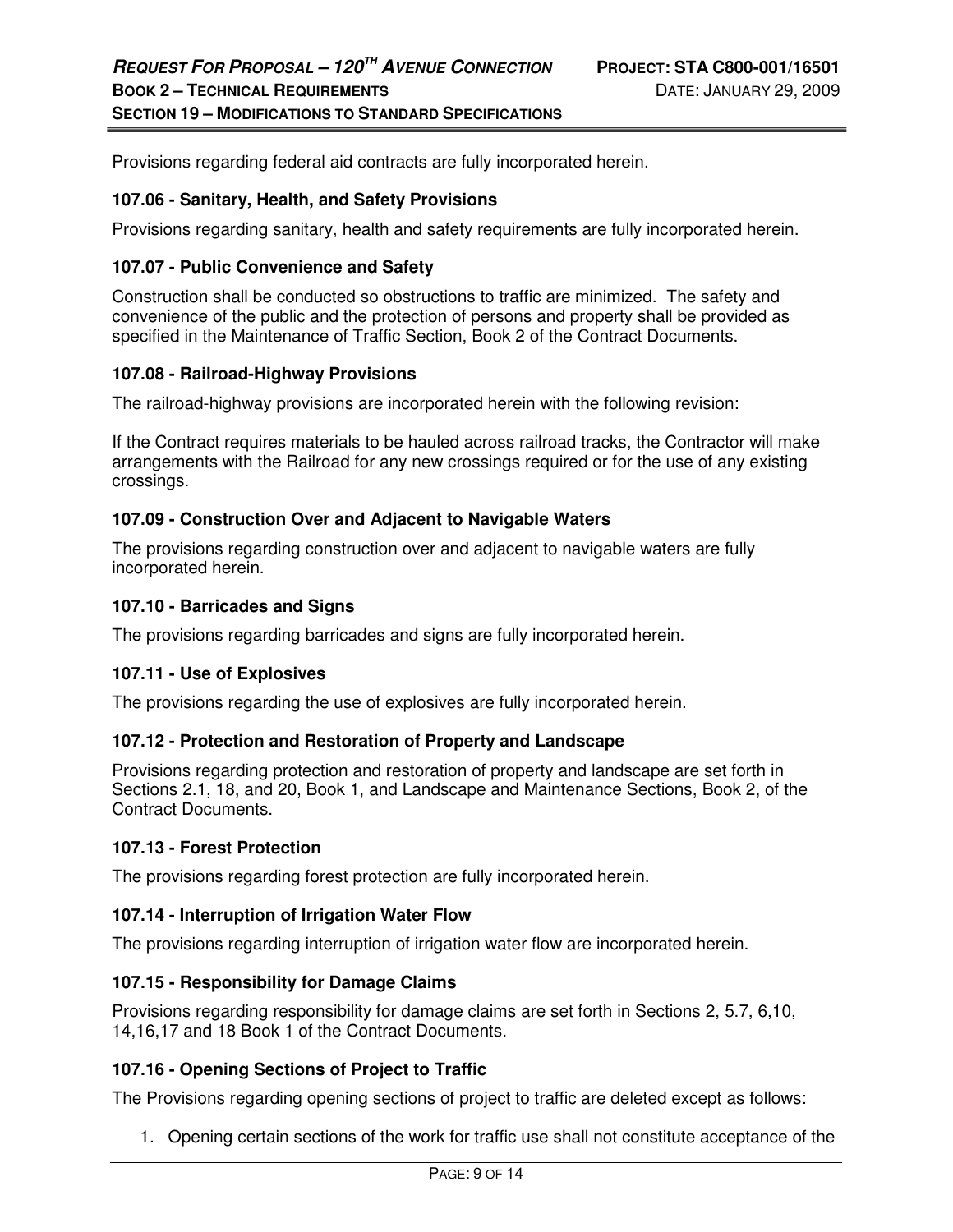work, or provide a waiver of any provision of the Contract Documents.

#### **107.17 - Contractor's Responsibility for Work**

Provisions regarding Contractor's responsibility for Work are set forth in Section 2, Book 1 of the Contract Documents.

#### **107.18 - Unused**

#### **107.19 - Furnishing Right of Way**

The provisions regarding right-of-way for the Project are set forth in Section 6.1, Book 1 and the ROW Section, Book 2 of the Contract Provisions.

#### **107.20 - Personal Liability of Public Employees**

The employees of CDOT or authorized representatives are acting solely as agents and representatives of CDOT when carrying out and exercising the power or authority granted to them under the Contract Documents. There shall not be any liability on them either personally or as employees of CDOT.

#### **107.21 - No Waiver of Legal Rights**

Provisions regarding no waiver of legal rights are set forth in Sections 2, 5 and 20, Book 1 of the Contract Documents.

#### **107.22 - Third Party Beneficiary**

Provisions regarding third party beneficiaries are set forth in Section 24.8, Book 1 of the Contract Documents.

#### **107.23 - Archaeological and Paleontological Discoveries**

Provisions regarding archaeological and paleontological discoveries are set forth in Section 5, Book 1 and the General Section, Book 2 of the Contract Documents.

#### **107.24 - Air Quality Control**

The provisions regarding air quality control are fully incorporated herein.

#### **107.25 - Water Quality Control**

Provisions regarding water quality control are fully incorporated herein.

#### **108 - Prosecution and Progress**

#### **108.01 - Subletting of Contract**

Provisions regarding Subcontracts are set forth in Section 7 and Exhibits (E, F, G, and Q) of Book 1 of the Contract Documents.

#### **108.02 - Notice to Proceed**

Provisions for notice to proceed are set forth in Sections 4 and 11, Book 1 of the Contract Documents.

#### **108.03 - Schedule**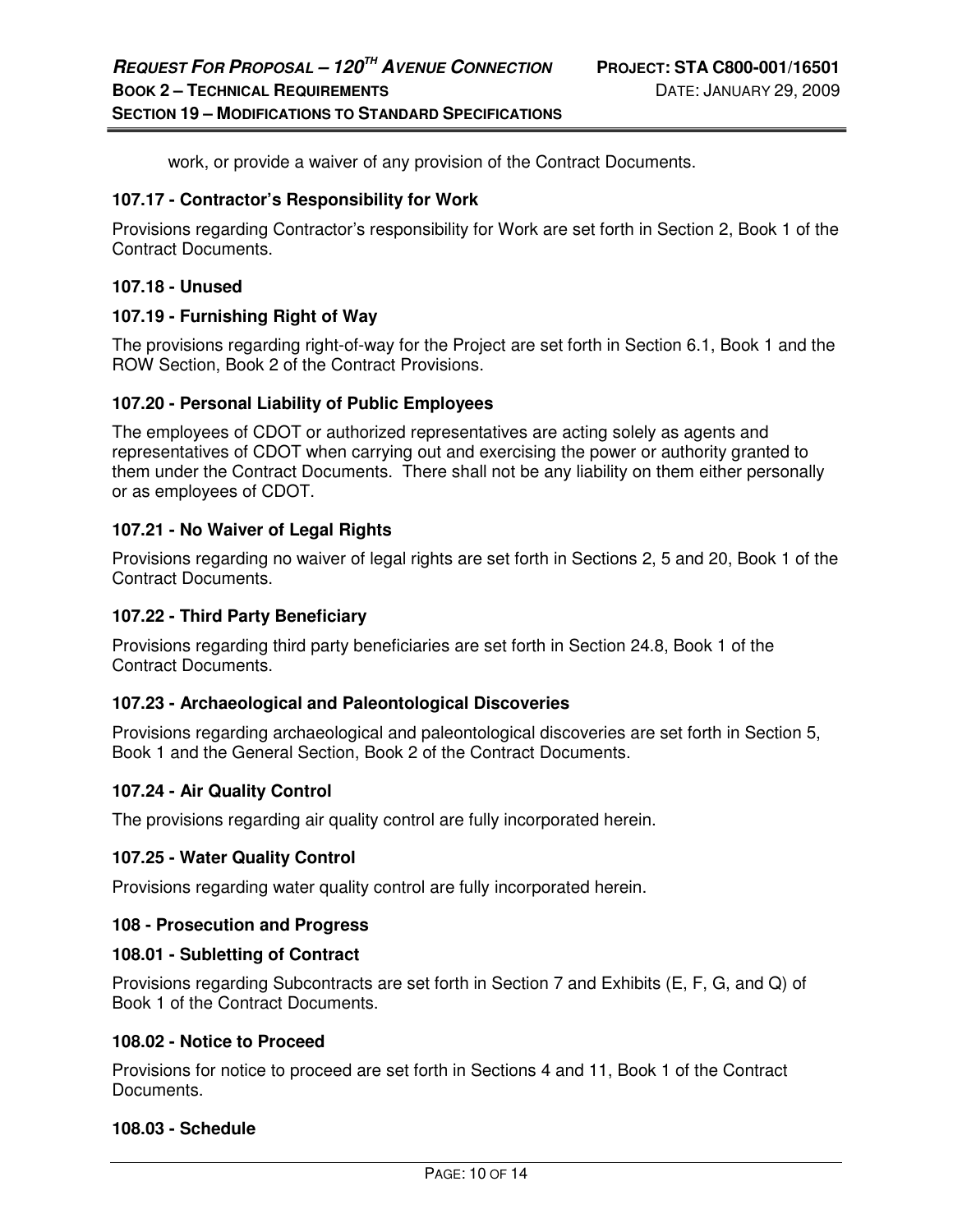Provisions regarding progress schedules are set forth in Section 4, Book 1 and the Project Management Section, Book 2 of the Contract Documents.

### **108.04 - Limitation of Operations**

Provisions relating to limitation of operations are fully incorporated herein.

### **108.05 - Character of Workers; Methods and Equipment**

Provisions relating to the character of workers, methods and equipment are fully incorporated herein.

### **108.07 - Determination and Extension of Contract Time**

Provisions regarding Completion Deadlines are set forth in Section 4, Book 1 of the Contract Documents; provisions for extensions of such deadlines are set forth in Section 13, Book 1 of the Contract Documents; provisions regarding time for construction operations are set forth in the Maintenance of Traffic Section, Book 2.

### **108.08 - Failure to Complete Work on Time**

Provisions regarding Damages for late completion are set forth in Section 17, Book 1 of the Contract Documents.

#### **108.09 - Default of Contract**

Provisions regarding default of Contract are set forth in Section 16, Book 1 of the Contract Documents.

#### **108.10 - Termination of Contract**

Provisions regarding termination of Contract are set forth in Sections 15 and 16, Book 1 of the Contract Documents.

#### **109 - Measurement and Payment**

#### **109.01 - Measurement of Quantities**

The provisions regarding measurement of quantities are fully incorporated herein.

#### **109.02 - Scope of Payment**

Provisions regarding scope of payment are set forth in Sections 11, Book 1 and the Project Management Section, Book 2 of the Contract Documents.

#### **109.03 - Compensation for Altered Quantities**

Not applicable.

#### **109.04 - Compensation for Changes and Force Account Work**

Provisions for compensation for changes in the Work are set forth in Section 13, Book 1 of the Contract Documents.

#### **109.05 - Eliminated Items**

Provisions regarding eliminated items are set forth in Section 13, Book 1.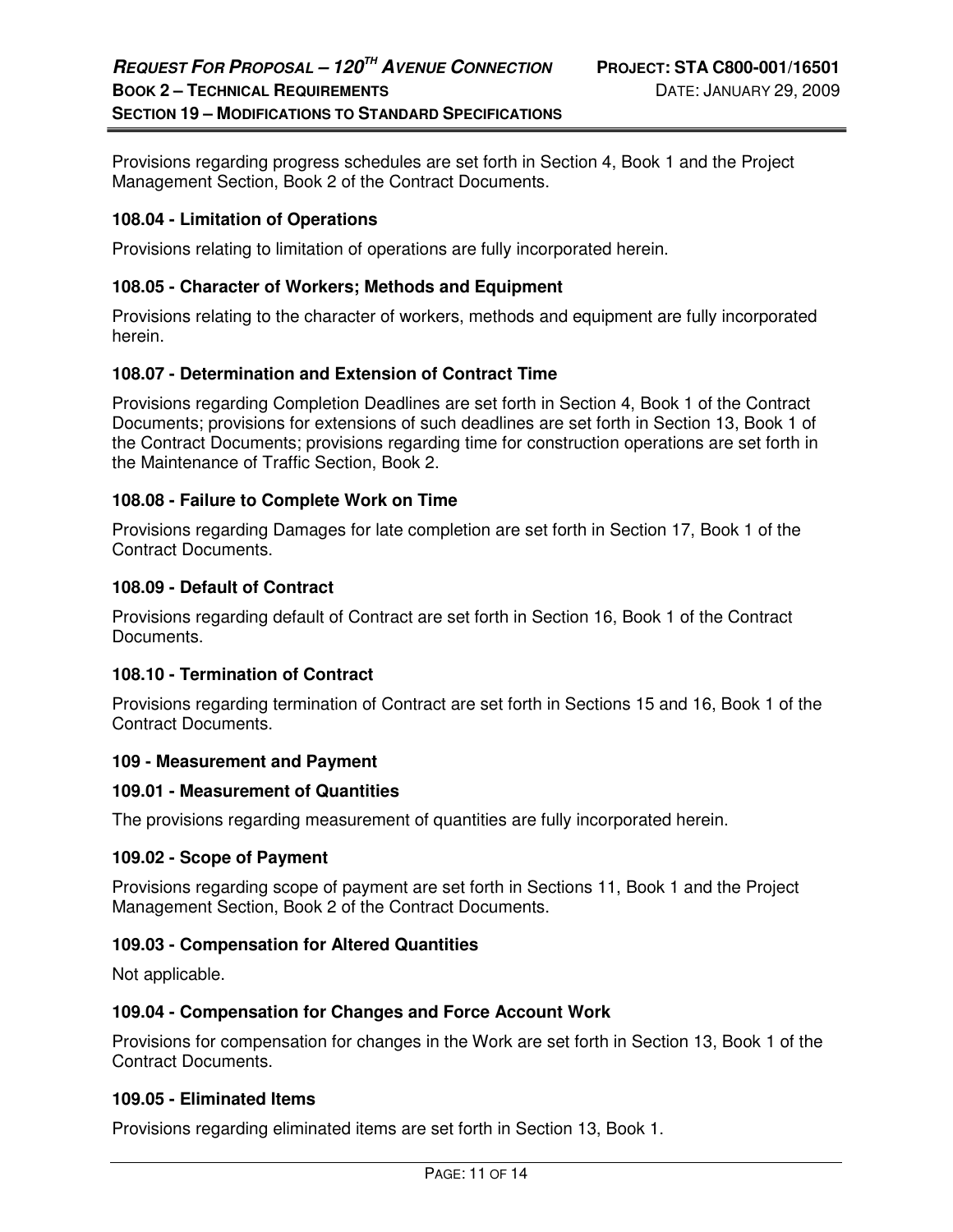### **109.06 - Partial Payments**

Provisions regarding retainage and securities in lieu of retainage are fully incorporated herein. Monthly payments will be based on the requirements set forth in Section 11, Book 1 and the Project Management Section, Book 2 of the Contract Documents.

Notwithstanding the provisions of Book 1, Section 11.6, prior estimates and payments made in accordance with this subsection 109.06(f) shall not be subject to correction in the Final Payment.

### **109.07 - Payment for Material On Hand (Stockpiled Materials)**

Provisions regarding payment for stockpiled structural steel are fully incorporated herein. Other provisions regarding payment for materials on hand (stockpiled materials) are set forth in Section 11, Book 1 of the Contract Documents.

### **109.09 - Acceptance and Final Payment**

Provisions regarding acceptance and final payment are set forth in Section 11, Book 1 of the Contract Documents.

### **109.10 - Compensation for Compensable Delays**

Provisions regarding compensation for compensable delays are set forth in Section 13, Book 1 of the Contract Documents.

### **19.1.2 Modifications to Section 200 to 700 of the Standard Specifications for Road and Bridge Construction and Standard Special Provisions**

### **19.1.2.1 Modifications to Section 200 to 700 of the Standard Specifications for Road and Bridge Construction**

Sections 200 through 700 are incorporated herein except as otherwise provided in the Contract Documents, with the following exceptions: (1) in Sections 200 through 600, the method of measurement and basis of payment provisions are superceded by the provisions set forth in Books 1 and 2 of the Contract Documents.

### **19.1.2.2 Standard Special Provisions**

The following Standard Special Provisions are attached hereto as Exhibit A and incorporated herein as revisions or modifications to the Standard Specifications.

- Revision of Section 101 Falsework, Forming and Shoring
- Revision of Section 101 Safety Critical Work
- Revision of Sections 101, 107, and 208 Water Quality Control
- Revision of Section 105 Conformity to the Contract
- Revision of Section 105 Conformity to the Contract of Hot Mix Asphalt
- Revision of Section 105 Conformity to the Contract of Superpave Performance Graded **Binders**
- Revision of Section 105 Violation of Working Time Limitations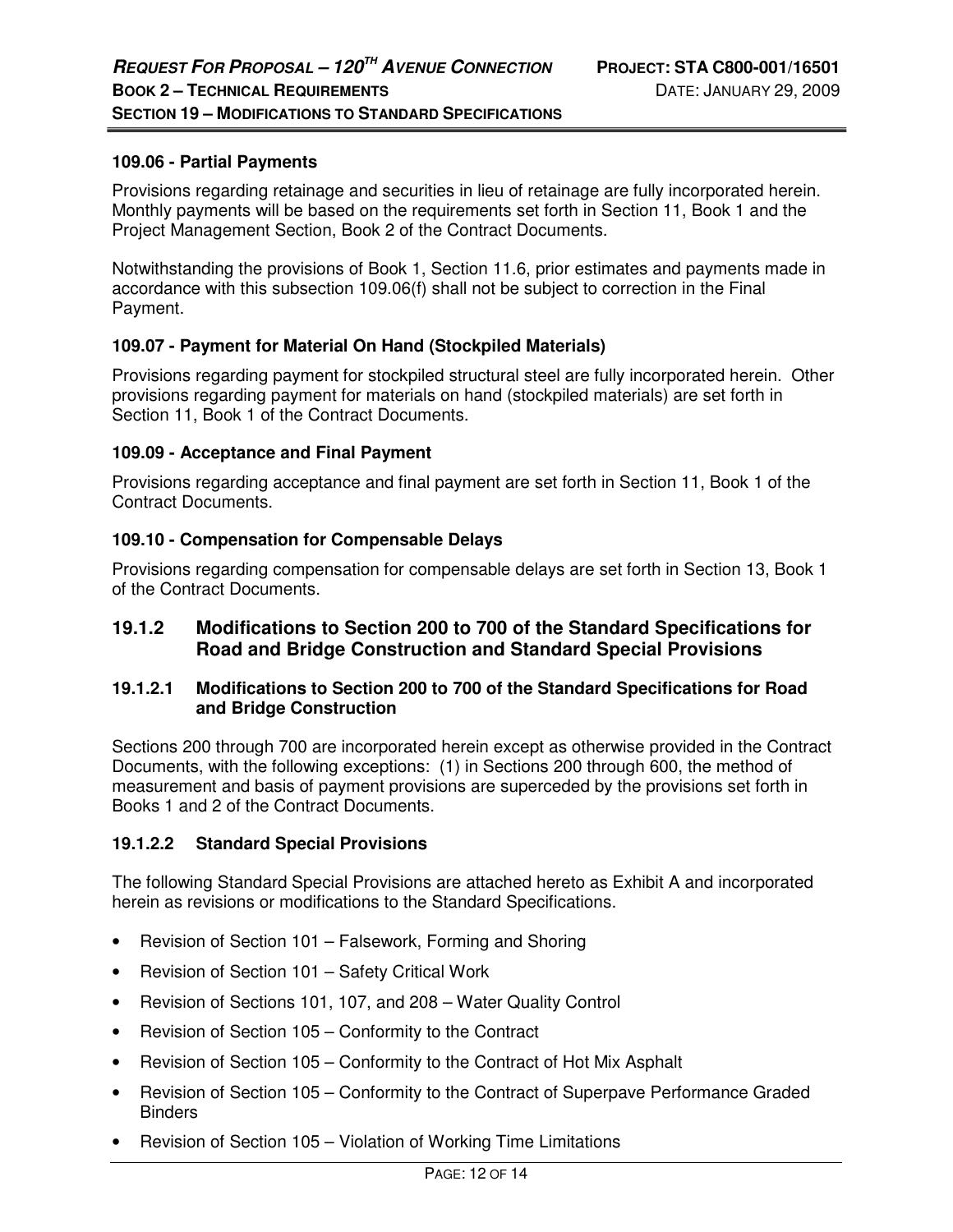- Revision of Sections 105 and 106 Conformity to the Contract of Hot Mix Asphalt (Less than 5000 Tons)
- Revision of Section 105, 202, 401, 406 and 601 Hot Mix Asphalt Pavement Roadway Smoothness (High Speed Profiler)
- Revision of Sections 105 and 601 Portland Cement Concrete Pavement Roadway Smoothness (High Speed Profiler)
- Revision of Section 106 Hot Mix Asphalt Verification Testing
- Revision of Section 106 Hot Mix Asphalt Test Result Verification and Dispute Resolution
- Revision of Section 106 Certificates of Compliance and Certified Test Reports
- Revision of Section 106 Reporting and Record Keeping
- Revision of Section 106 Sampling and Testing of Hot Mix Asphalt (Gradation Acceptance)
- Revision of Section 106 Sampling and Testing of Portland Cement Concrete Pavement
- Revision of Sections 106 and 601 Concrete Sampling and Pumping
- Revision of Section 107 Project Safety Planning
- Revision of Section 203 Embankment
- Revision of Section 206 Shoring
- Revision of Section 208 Storm Drain Inlet Protection
- Revision of Section 208, 420, 605 & 712 Geosynthetics and Geotextiles
- Revision of Section 212 Seeding Seasons
- Revision of Section 401 Compaction of Hot Mix Asphalt
- Revision of Section 401 Compaction Pavement Test Section (CTS)
- Revision of Section 401 Longitudinal Joints
- Revision of Section 401 Plant Mix Pavements
- Revision of Section 401 Processing of Asphalt Mix Designs
- Revision of Section 401 Reclaimed Asphalt Pavement
- Revision of Section 401 Temperature Segregation
- Revision of Section 401 Tolerances for Hot Mix Asphalt
- Revision of Section 412 Concrete Pavement Joints
- Revision of Section 412 Portland Cement Concrete Pavement Consolidating and Finishing
- Revision of Section 502 Piling
- Revision of Section 509 Erection of Steel Structures
- Revision of Section 601 Forms and Falsework
- Revision of Section 601,606, 608, 609 and 618 Concrete Finishing
- Revision of Section 601 and 701 Structural Concrete